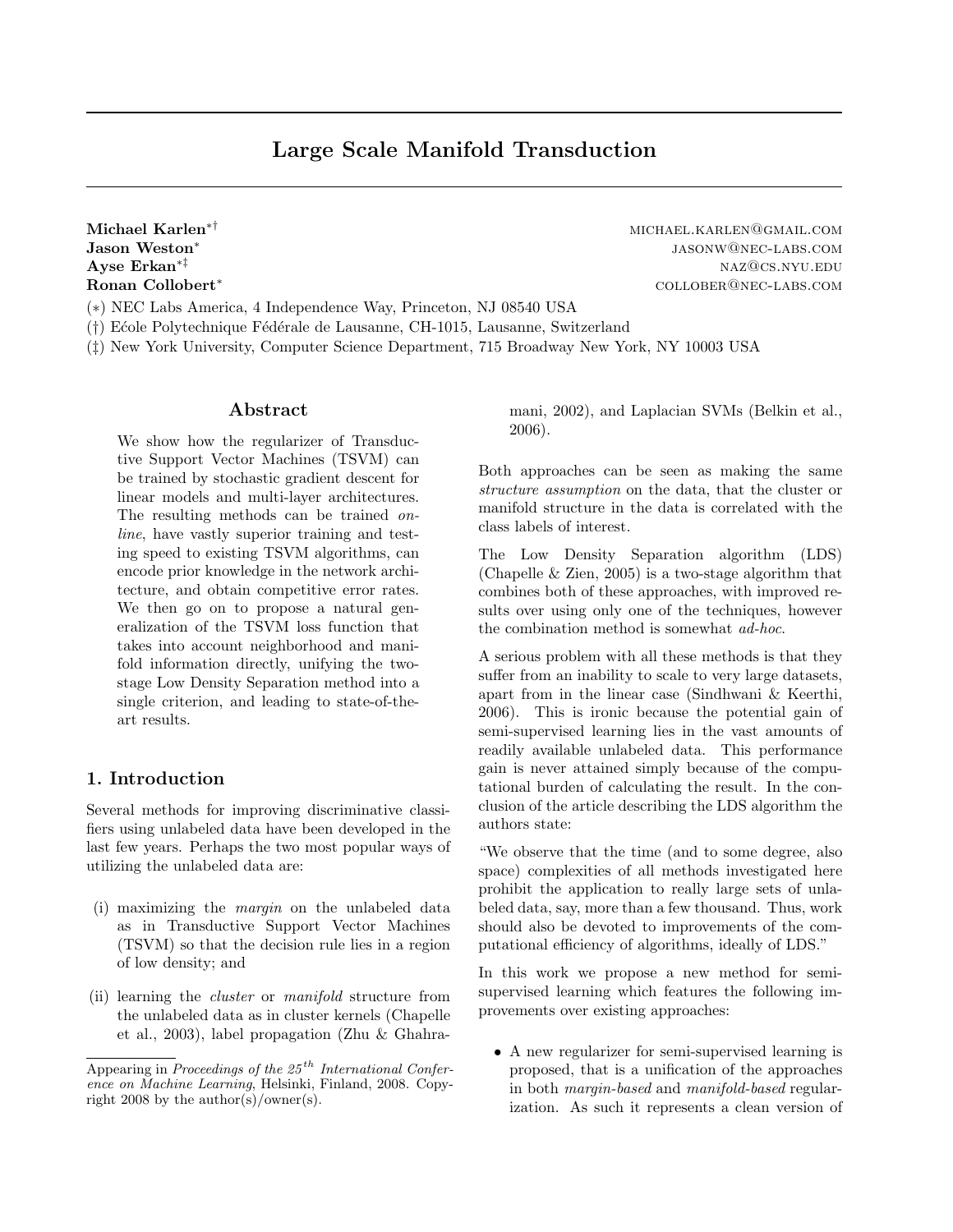the LDS method in a single objective, rather than an ad-hoc two-stage approach. Experimental results show its good performance.

- We train our system using stochastic gradient descent and choose linear or multi-layer architectures rather than kernel methods. This results in far faster training and testing times than existing methods, and also allows semi-supervised learning to be performed online. Our method can easily scale to millions of examples.
- We show it is also possible to encode domain knowledge into our multi-layer architecture approach, resulting in excellent generalization performance. This is demonstrated by training semisupervised convolutional networks for image data.

The rest of the article is as follows. Section 2 describes in detail existing margin and manifold based regularization approaches, and scalability of the resulting algorithms. Section 3 describes our proposed approach, Section 4 compares it experimentally to existing methods, and Section 5 concludes.

## 2. Existing Approaches

As stated in the introduction, two of the most popular loss functions (regularizers) for using unlabeled data are margin-based regularization as in TSVMs and manifold-based regularization. We will discuss each of these in turn.

## 2.1. TSVMs

The Transductive Support Vector Machine (TSVM) is an algorithm originally proposed by Vapnik (1998) to take advantage of both a labeled training set and an unlabeled test set during prediction time. It was named that way because Vapnik proved bounds on generalization performance given the availability of the test set that were superior to induction based on using the labeled training set alone. The idea of the algorithm was:

- (i) Choose a nested set of functions  $\mathcal{F}_1 \subset \mathcal{F}_2 \subset \ldots$ of increasing capacity.
- (ii) For each possible labeling of the test examples, find the smallest subset  $\mathcal{F}_k$  that can classify both training and testing data correctly.
- (iii) Choose the labeling which required the smallest index k.

In terms of actual implementation it is known that the notion of margin – the distance of examples from the classifier's decision rule – is connected to the concept of capacity (Vapnik, 1998), so a simple algorithm is the following: choose the decision rule that maximizes the margin on both labeled and unlabeled examples.

The Support Vector Machine (Vapnik, 1998) for twoclass classification already implements a margin based capacity control on labeled examples, using an optimization problem of the following form:

$$
\min_{w,b} \gamma ||w||^2 + \sum_{i=1}^{L} \ell(f(x_i), y_i)
$$
 (1)

where the family of functions are

$$
f(x) = w \cdot x + b \tag{2}
$$

and  $\{(x_i, y_i), \ldots, (x_L, y_L)\} \subset \mathbb{R}^d \times {\{\pm 1\}}$  are the labeled training examples, and the loss function  $\ell(\cdot, \cdot)$  is the so-called hinge loss:

$$
\ell(f(x), y) = \max(0, 1 - yf(x)).
$$
 (3)

To implement Transductive SVMs it is (almost) sufficient to take the SVM optimization problem (1) and add an extra term for the unlabeled examples:

$$
\min_{w,b} \gamma ||w||^2 + \sum_{i=1}^{L} \ell(f(x_i), y_i) + \lambda \sum_{i=1}^{U} \ell^*(f(x_i^*)) \quad (4)
$$

where the  $U$  unlabeled examples use the so-called symmetric hinge loss function

$$
\ell^*(f(x^*)) = \max(0, 1 - |f(x^*)|)
$$
 (5)

which, intuitively speaking, pushes the unlabeled examples far from the margin: the absolute value is necessary in equation (5) because one does not know which side of the hyperplane those examples should lie on, unlike the labeled examples, so effectively the classifier trains on its own predictions. This notion of self-learning (Chapelle et al., 2006) can cause disastrous consequences in some cases: especially when the dimensionality  $d \gg L$  one might be able to classify all unlabeled examples as belonging to one class whilst still classifying the labeled data correctly, giving a low value of the objective function, but nonsense results. This is solved by introducing a so-called balancing constraint which attempts to keep some of the unlabeled examples in each class.

Many researchers seem to be believe that the TSVM objective function is a good choice for semi-supervised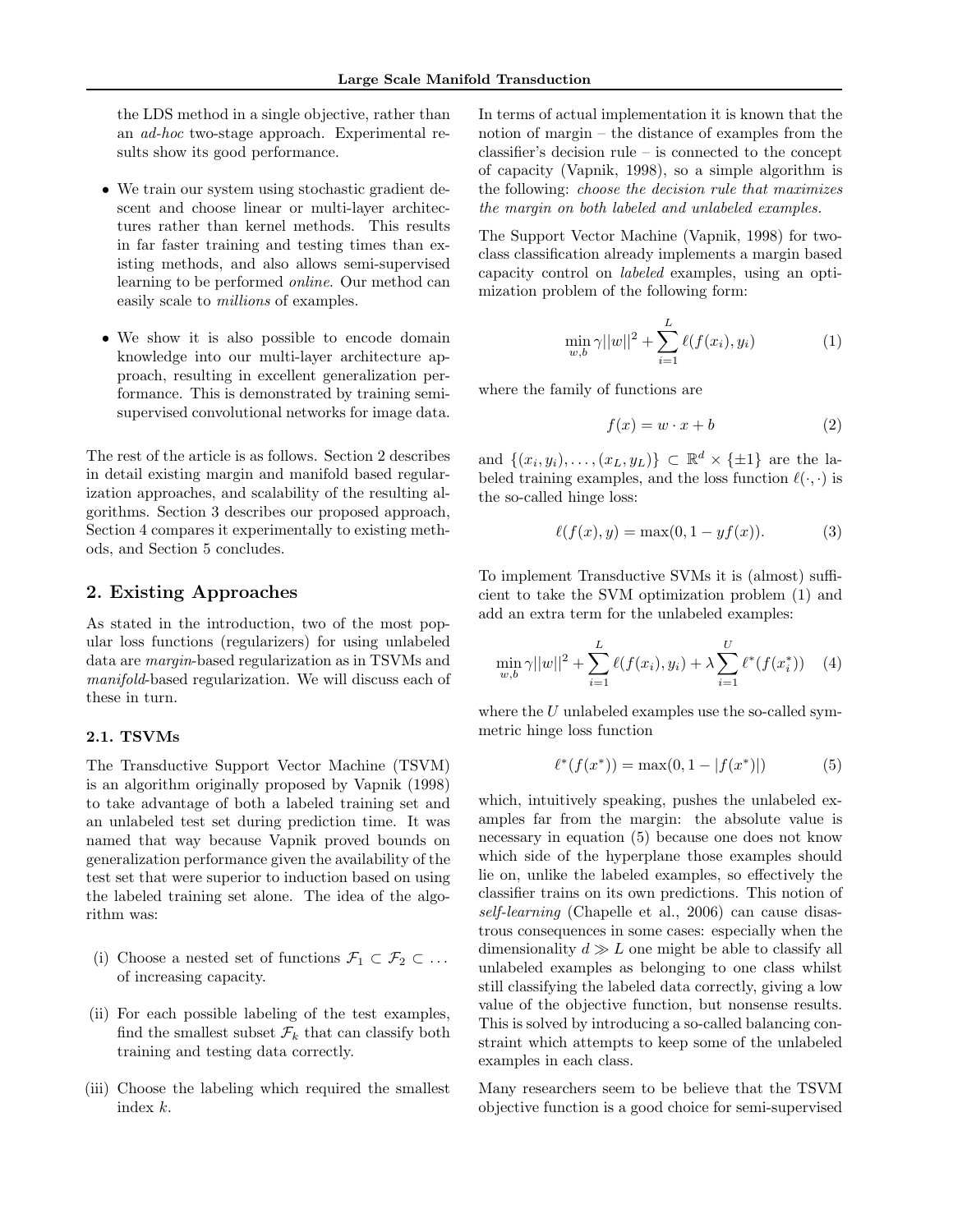learning. However, finding a solution to the nonconvex problem is far from easy, and thus several implementations have been attempted thus far. We will now describe some of those specific implementations, and their key differences.

 $S^3$ VM The authors of (Bennet & Demiriz, 1998) proposed to use mixed integer programming to find the labeling with the lowest objective function. The optimization appears intractable for large datasets, as "the solver failed due to excessive branching" in those cases. Only the linear case was considered, and no balancing constraint was used.

SVMLight-TSVM In (Joachims, 1999) a heuristic algorithm was proposed that at first fixes the labels of the unlabeled examples and then iteratively switches those labels to improve the TSVM objective function, solving a convex SVM objective function at each step. The nonlinear case is implemented by solving in the dual, resulting in a kernel model of the form:

$$
f(x) = \sum_{i=1}^{L} \alpha_i y_i K(x_i, x) + \sum_{i=1}^{U} \alpha_i^* K(x_i^*, x) + b \quad (6)
$$

A balancing constraint enforces that the fraction of positive and negatives assigned to the unlabeled data should be the same fraction as found in the labeled data. According to the proof of convergence, the algorithm at worst case could look at all  $2^U$  labelings, but this is rather unlikely. The algorithm can deal with a few thousand examples in the nonlinear case in practice, but is faster in the linear case.

 $\mathbf{V}\mathbf{S}^3\mathbf{V}\mathbf{M}$  In (Fung & Mangasarian, 2001) a concaveconvex minimization approach was proposed that solves successive convex problems, usually requiring only 5-7 linear programs, where they chose the  $L_1$ norm of  $w$  as a regularizer instead of the  $L_2$  norm. They studied the linear case, with no balancing constraint. This method will scale like the linear solver used in each iteration.

 $\nabla$ **TSVM** More recently, the authors of (Chapelle & Zien, 2005) proposed to optimize TSVM by gradient descent in the primal. For the nonlinear case, Kernel PCA has to be performed so that optimization in the primal is possible. This algorithm is faster than SVMLight-TSVM at least for small datasets (Collobert et al., 2006), but still has cubic complexity  $O((U+L)^3)$ . This method also requires one to store the entire kernel matrix of  $(U+L)^2$  elements in memory, which clearly becomes infeasible for large datasets.

The authors introduced a balancing constraint that is amenable to gradient descent:

$$
\frac{1}{U} \sum_{i=1}^{U} f(x_i^*) = \frac{1}{L} \sum_{i=1}^{L} y_i.
$$
 (7)

CCCP-TSVM The authors of (Collobert et al., 2006) proposed to apply the Concave-Convex procedure for non-convex problems to TSVMs, which can be seen as a nonlinear extension of  $VS<sup>3</sup>VMs$ . It uses the same balancing constraint as ∇TSVM. This implementation is over 100 times faster than SVMLight-TSVM and 50 times faster than  $\nabla$ TSVM (for  $L+U$  = 2000), and appears to scale better as well. It has empirically quadratic complexity because it relies on the sparsity of the SVM solution for improved speed and memory requirements. However, it still takes around 40 hours on a modern machine to solve a problem with 60,000 unlabeled examples in the nonlinear case.

Large Scale Linear TSVMs The authors of (Sindhwani & Keerthi, 2006) recently proposed a large scale TSVM method for the linear case. They focused on text problems with large sparse feature vectors and train the model (2) directly in the primal. In particular, they use a label switching heuristic like SVMLight-TSVM, but switch multiple labels at once.

In the nonlinear case things are not so easy. One is restricted in the quest to reduce training time by the prediction speed of the model (6) . Moreover, computation grows as the training data grows (Steinwart & Scovel, 2005). Even if one tries tricks to keep a fixed number of basis functions these methods are still slow compared to multi-layer models (Burges, 1996).

### 2.2. Manifold-based regularization

A separate direction of research in semi-supervised learning is manifold-learning based regularization. The main idea in these approaches is to find a representation of the data which collapses points lying in the same manifold so that a classification algorithm can easily predict that they share the same class label.

These methods can be split into two categories: those which treat this as a two-stage problem: (i) learn an embedding and (ii) train a classifier in this new space, and those which try to do everything in a single step.

To train a two-stage classifier, in the first stage one employs any manifold-learning algorithm such as Isomap (Tenenbaum et al., 2000), Laplacian Eigenmaps (Belkin & Niyogi, 2003) or spectral clustering (Ng et al., 2002). The authors of (Chapelle et al., 2003) use such methods to build a kernel for SVMs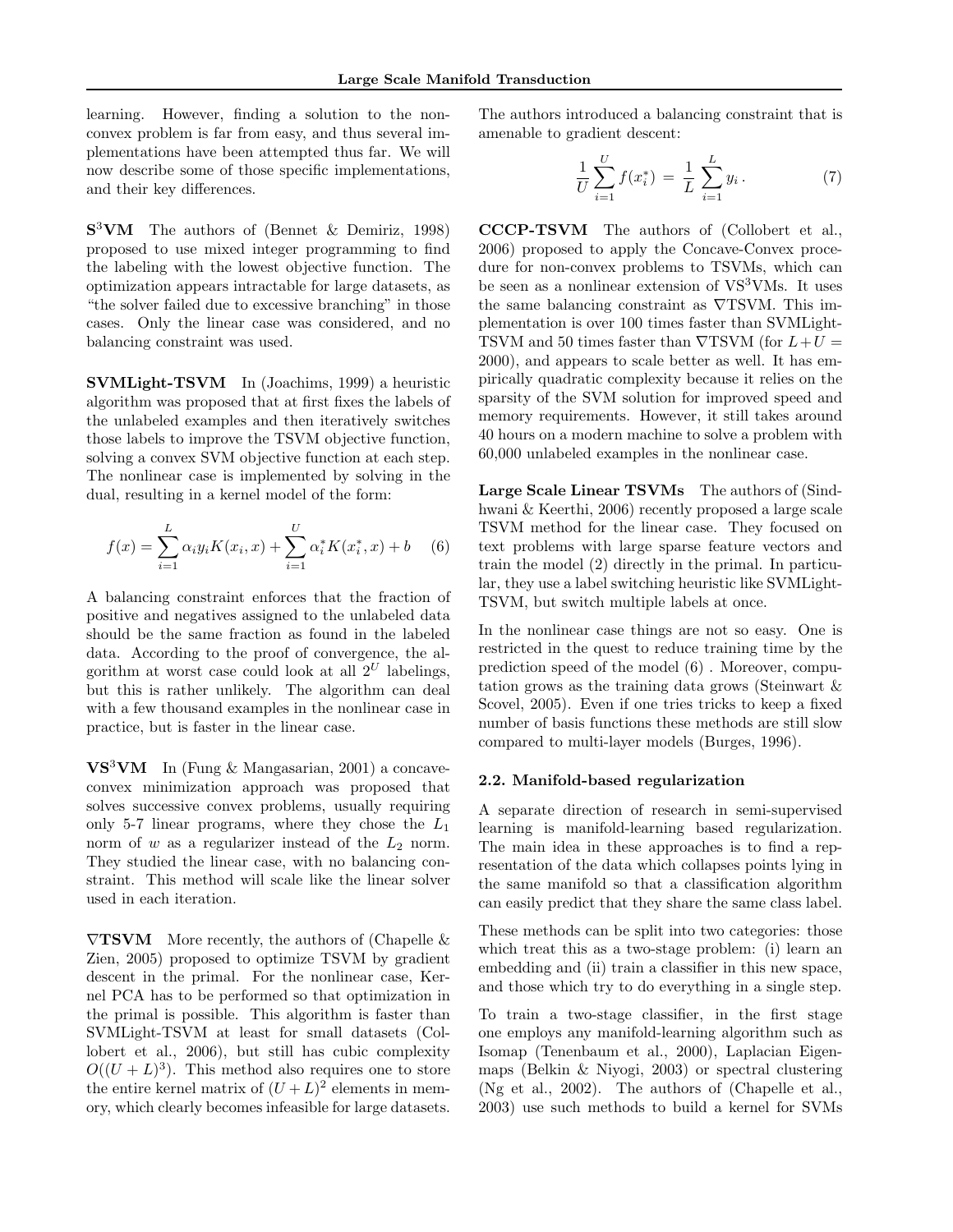and call these kernels "cluster kernels". The "graph"- SVM method proposed in (Chapelle & Zien, 2005) also builds a kernel for SVM. In this method one embeds in a space where distances are the shortest paths on the graph weighted with the original distance measure, similar to the Isomap algorithm. Thus, points connected by regions of high density are close to each other in the new space.

To learn a single stage classifier, one has to introduce a regularizing term in the objective function which directly encodes behavior such as that described in the previous paragraph. The Laplacian Eigenmaps embedding algorithm in particular employs an objective function that is easily encoded in a classifier:

$$
\sum_{ij} W_{ij} ||f(x_i) - f(x_j)||^2
$$
 (8)

Such a regularizer has been used both to generalize a Parzen-windows (Duda & Hart, 1973) type classifier resulting in a method called label propagation (Zhu & Ghahramani, 2002), and in SVMs. The SVM method is called Laplacian SVMs (LapSVM) (Sindhwani et al., 2005) and minimizes:

$$
\min_{w,b} \sum_{i=1}^{L} \ell(f(x_i), y_i) + \gamma ||w||^2 + \lambda \sum_{i,j=1}^{U} W_{ij} ||f(x_i^*) - f(x_j^*)||^2
$$
\n(9)

We speculate here that forcing the Euclidean distance to be small if two points are assumed to be the same label might be a little stringent as for prediction it is only the sign of  $f(x^*)$  that is important. Moreover, we also note that the lack of balancing constraint might mean in high dimensions that all the unlabeled examples can collapse to a single prediction.

In contrast, the LDS method (Chapelle & Zien, 2005) proposes to use both TSVM and manifold regularizers at once in a two-stage method. First, the Isomap-like embedding method of "graph"-SVM is used whereby data is clustered. Then, in the new embedding space, ∇TSVM is applied. The authors found that using both regularizers at once was better than using one type of regularizer alone.

In summary, we have discussed several algorithms which use two main types of regularizer: a clustering or an embedding that takes into account structure in the unlabeled data. Indeed TSVM is a kind of large margin clustering as has been exploited in (Xu et al., 2005) and is strongly related to classical techniques like competitive learning (Duda & Hart, 1973). In (Chapelle & Zien, 2005) the authors speculate that manifold-based regularization has a stabilizing effect

on TSVM optimization. Without such neighborhoodbased regularization TSVMs only compare unlabeled examples to the existing model, and not to each other. Using both approaches as in LDS is thus a smart idea, however it suffers from two problems: (i) the two-stage approach seems ad-hoc and (ii) the method is slow.

In the next Section we propose a new approach which remedies these problems.

## 3. Proposed Approach

We propose the following algorithm, named Manifold Transduction: minimize

$$
\frac{1}{L} \sum_{i=1}^{L} \ell(f(x_i), y_i) + \frac{\lambda}{U^2} \sum_{i,j=1}^{U} W_{ij} \ell(f(x_i^*), y^*(\{i, j\}))
$$
\n(10)

where

$$
y^*(N) = \text{sign}(\sum_{k \in N} f(x_k^*)) \tag{11}
$$

where the edge weights  $W_{ij}$  define pairwise similarity relationships between unlabeled examples x ∗ .

This objective, like TSVMs objective, is non-convex and there is no simple optimization scheme for solving it even for linear models such as kernel machines. Because of this fact, and the scalability problems with nonlinear kernel methods, we propose several novel algorithmic choices in its implementation:

- (i) We minimize this function in the primal by stochastic gradient descent. This makes online semi-supervised learning possible for the first time.
- (ii) In the nonlinear case we employ a multi-layer architecture to define  $f(x)$ . This makes both training and testing far faster than competing kernel methods such as TSVM.
- (iii) We also make a specific recommendation for the implementation of an online balancing constraint.

We will now study this algorithm, and explain the reason for these choices in detail.

### 3.1. Objective function

In (10) we propose a new loss function for unlabeled examples:

$$
\ell^*(f(x_i^*)) = \ell\Big(f(x_i^*), y^*(N)\Big) \tag{12}
$$

where  $N$  is a set of examples that one believes share the same label, e.g. a set of neighboring examples. The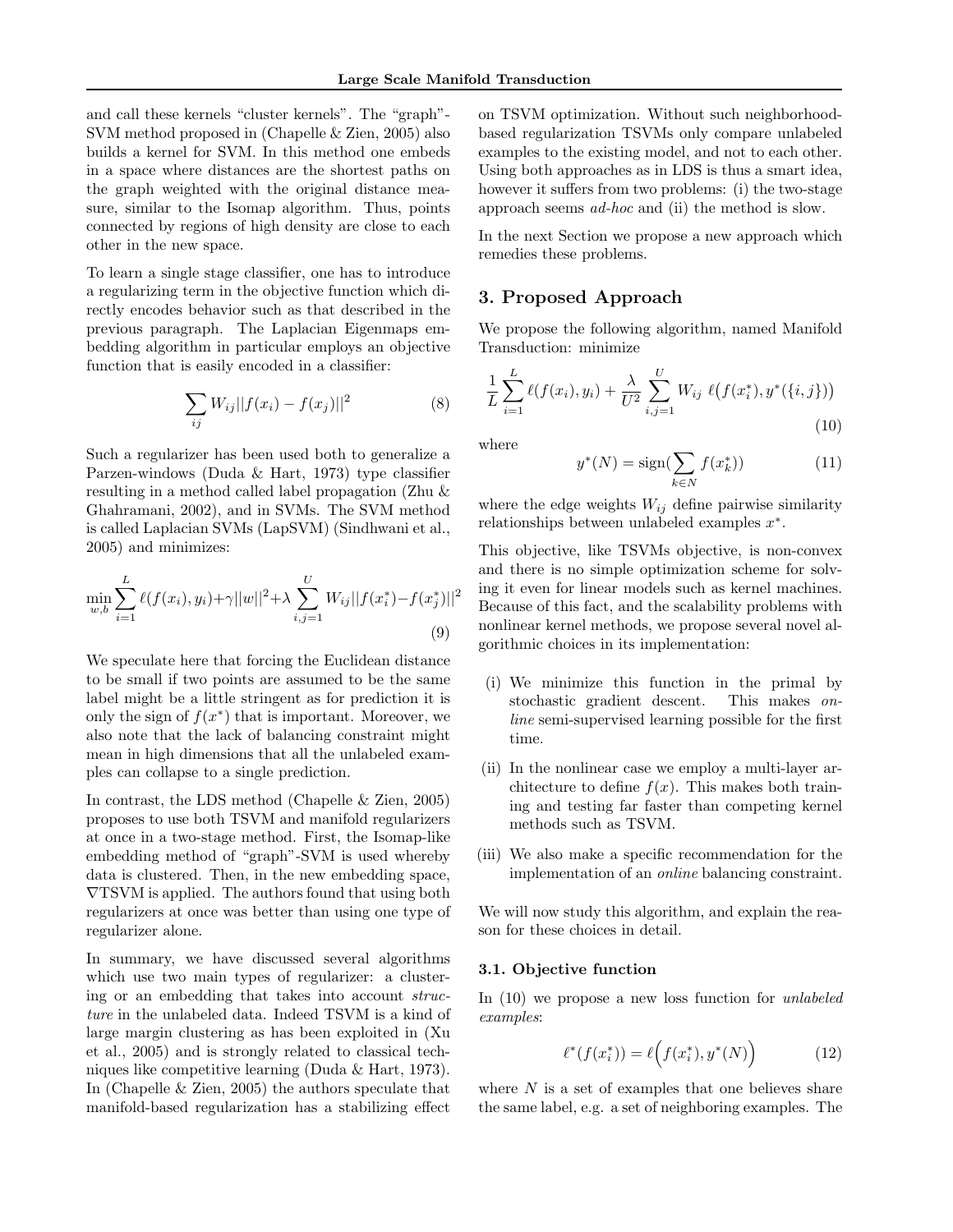function  $y^*$  predicts the label of that set by taking the mean prediction.

For both labeled and unlabeled training data we use the hinge loss (3) as in SVMs.

In equation (10) we consider pairs of examples, weighted by the graph  $W_{ij}$ . If  $W_{ii} = 1$  and  $W_{ij} = 0$ for  $i \neq j$  then we recover the TSVM loss function:

$$
\ell^*(f(x_i^*)) = \ell(f(x_i^*), \text{sign}(f(x_i^*))) \tag{13}
$$

because we do not take neighborhood information into account.

Setting  $W_{ij} = 1$  if  $x_i^*$  is among the k-nearest neighbors of  $x_j^*$ , and zero otherwise, our algorithm becomes a natural generalization of TSVM that regularizes using neighborhood information. This is a similar regularizer to the neighborhood-based manifold regularizers of Section 2.2 but based on clustering rather than embedding.

We make the assumption that if two examples are neighbors then they have the same class label, whereas manifold-based regularization assumes they are close in an embedding space. Our constraint is not as strict, but captures the prior we wish to encode. For example, if one class of data has more variance than the other, then the regularization of (9) might focus on that class, and ignore the other.

Extensions of our algorithm are also possible. First, in the multi-class case where  $f(x^*)$  outputs a c-dimensional vector, we can define  $y^*(N)$  =  $\arg\max \sum_{k \in N} f(x_k^*)$ . Further, if the set N contains more than two examples then our algorithm takes into account a neighborhood in analogy to k-nearest neighbor. This is not easily possible with the approach of (9) which is limited to pairs.

### 3.2. Model: Multi-Layer Architecture

As already discussed, the issue that makes all the previously described algorithms computationally expensive in the nonlinear case is their choice of the kernel expansion (6). Instead we propose to use a multi-layer model of the form:

$$
f(x) = \sum_{i=1}^{d} w_i^0 h_i(x) + b
$$

where typically one chooses hidden units

$$
h_i(x) = S\left(\sum_j w_j^i x_j + b^i\right)
$$

| <b>Algorithm 1</b> Online Manifold Transduction                    |
|--------------------------------------------------------------------|
| <b>Input:</b> labeled data $(x_i, y_i)$ and unlabeled data $x_i^*$ |
| repeat                                                             |
| Pick a random labeled example $(x_i, y_i)$                         |
| Make a gradient step to optimize $\ell(f(x_i), y_i)$               |
| Pick a random unlabeled example $x_i^*$                            |
| Pick a random neighbor $x_i^*$ of $x_i^*$                          |
| Predict label $y^* = y^*(\{i, j\})$                                |
| <b>if</b> fraction of recent assignments to class $y^*$ <          |
| $p_{est}(y^*)$ (see Section 3.4) then                              |
| Make a gradient step for $\ell(f(x_i^*), y^*)$                     |
| end if                                                             |
| until stopping criteria is met.                                    |

where  $S$  is a non-linear squashing function. We use the Hard Tanh function:

$$
S(x) = \begin{cases} 1 & \text{if } x \ge 1 \\ -1 & \text{if } x \le -1 \\ x & \text{otherwise.} \end{cases}
$$

In the multi-class case we define one output  $f_i(x)$  for each class, but each function  $f_i$  shares the same hidden units  $h_i$ , as is often done in neural network models.

The flexibility of using multi-layer architectures also allows us to encode prior knowledge into our model. For example, convolutional neural networks (CNNs) (LeCun et al., 1998) have several layers of image patch based feature maps applied across the input image. Such networks have been shown to perform very well in digit, face and 3D object detection tasks.

#### 3.3. Optimization: Stochastic Gradient

We optimize our objective *online*, in the primal, using stochastic gradient descent. Recent experimental comparisons show this approach often outperforms sophisticated optimizer schemes (Bottou, 2007). To simplify the hyperparameters we fix  $\lambda = 1$  in our experiments, yielding the method described in Algorithm 1. If the model is multi-layered then we use backpropagation (see, e.g. (Duda & Hart, 1973)) during the gradient step. A typical stopping criteria is to use a validation set or to measure the objective function value.

### 3.4. Balancing Constraint

To implement a balancing constraint while learning *online* we keep a cache of (arbitrarily) the last  $25c$  predictions  $f(x_i^*)$  where c is the number of classes. This is dependent on  $c$  because if  $c$  is large the cache must also be large or the estimates will be too poor. We then try to make the next prediction balanced assuming we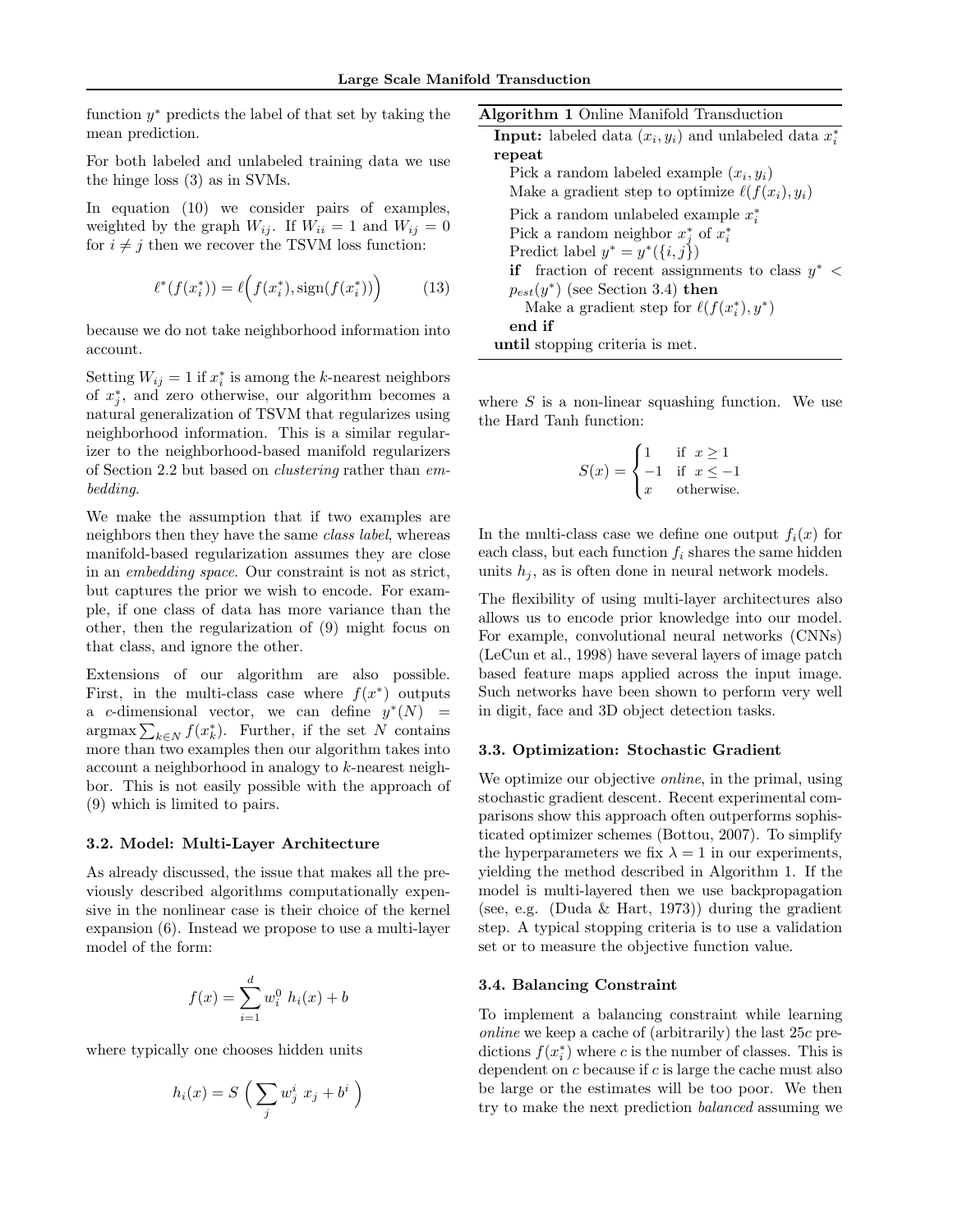have a fixed estimate  $p_{est}(y)$  of the probability of each class, which without further information, can be estimated from the labeled data:  $p_{trn}(y = i) = \frac{|\{i:y_i=i\}|}{L}$ . We consider two alternatives:

- 1.  $\nabla$  bal Adding the term (7) to the objective function multiplied by a scaling factor as in  $\nabla$ TSVMs. The disadvantage of such an approach is that the scaling factor is a further hyperparameter.
- 2. ignore−bal Count how many examples in the cache have been attributed to each class. If the next unlabeled example  $x^*$  is given a label  $y^*$  by the model that already has too many examples assigned to it, then we simply do not make a gradient step for this example.

We note that the quality of  $p_{trn}$  depends on the ratio of labeled examples  $L$  to the number of classes  $c$ , not the input dimensionality  $d$ . Thus it may be a good estimate in many real datasets. However, because in some of the small datasets used in (Chapelle & Zien, 2005) it is a poor estimate we consider improving this estimate by taking into account that we have access to unlabeled data. We suggest the following simple method  $p_{knn}$ : label the k nearest neighbors of each labeled example with its label. If  $k$  is large enough some labeled points will label the same examples, and so when we count the number of points assigned to each class, we achieve a smoothed version of  $p_{trn}$ .

## 4. Experiments

### 4.1. Small Scale Datasets

We first report results on three small-scale datasets, summarized in Table 1. We follow the methodology in (Chapelle & Zien, 2005; Collobert et al., 2006) and report the best mean test error for a *fixed* set of hyperparameters over 10 splits of the data. For our method, we test standard transduction (our regularizer with no neighborhood information), called TNN (Transductive Neural Network), and our method with neighborhood information, called ManTNN (Manifold Transduction Neural Network). We also compute a baseline Neural Network (NN).

For NN, TNN and ManTNN we fixed 50000 iterations of Algorithm 1 and for ManTNN we chose 10 nearest neighbors for all datasets. We also choose not to minimize  $\ell(f(x_i^*), y^*)$  for the first  $10L$  iterations so that the classifier first finds a good model with labeled data alone before using the unlabeled data. We thus have two free parameters: the choice of hidden units  $\{0.50, 100, 150, 200\}$  and the choices of learning rate { 0.5, 0.1, 0.05, 0.01, 0.005, 0.001, 0.0005 }.

Table 1. Datasets used in the experiments. The first three are small-scale datasets using the same experimental setup as found in (Chapelle & Zien, 2005). Mnist1h and Mnist1k use the same experimental setup as in (Collobert et al., 2006). Mnist1k+Invar uses shifted versions of digits to make an unlabeled set of 630,000 examples.

| data set             | classes       | dims | points | labeled |
|----------------------|---------------|------|--------|---------|
| g50c                 | 2             | 50   | 500    | 50      |
| Text                 | $\mathcal{D}$ | 7511 | 1946   | 50      |
| Uspst                | 10            | 256  | 2007   | 50      |
| Mnist <sub>1</sub> h | 10            | 784  | 70k    | 100     |
| Mnist1k              | 10            | 784  | 70k    | 1000    |
| $Mnist1k+Invar$      | 10            | 784  | 630k   | 1000    |

Table 2. Test Error for various methods for enforcing the balancing constraint, see Section 3.4 for explanation. The "no bal" method does not use a balancing constraint.  $p_{trn}$ and  $p_{tst}$  balance using the training and testing set distributions respectively, and  $p_{knn}$  estimates the true distribution using a k-nn based method on the unlabeled data.

|                                                    | Uspst                |              | g50c         |                   |            |            |
|----------------------------------------------------|----------------------|--------------|--------------|-------------------|------------|------------|
|                                                    | $p_{trn}$            | $p_{knn}$    | $p_{tst}$    | $p_{trn}$         | $p_{knn}$  | $p_{tst}$  |
| <b>TNN</b><br>no bal<br>$\nabla$ bal<br>ignore-bal | 22.3<br>30.4<br>19.1 | 29.3<br>16.1 | 29.4<br>12.5 | 6.5<br>6.5<br>6.1 | 6.5<br>6.3 | 6.5<br>6.3 |
| ManTNN<br>ignore-bal                               | 15.6                 | 11.9         | 8.5          | 5.9               | 5.7        | 5.5        |

Table 3. Transductive (T-) and Manifold Transduction (ManT-) versions of Neural Networks (NN) as well as a baseline NN are compared to existing methods on Small-Scale Datasets. Following (Chapelle & Zien, 2005) all methods apart from those marked (\*) have test error rates reported for a fixed set of hyperparameters averaged over 10 splits, where that fixed set is chosen using the test error itself. All methods have 2 free hyperparameters. In comparison, the methods marked (\*) have parameters optimized on each split using 5-fold cross-validation.

|                       | g50c  | Text  | Uspst |
|-----------------------|-------|-------|-------|
| SVM                   | 8.32  | 18.86 | 23.18 |
| SVMLight-TSVM         | 6.87  | 7.44  | 26.46 |
| CCCP-TSVM             | 5.62  | 7.97  | 16.57 |
| VTSVM                 | 5.80  | 5.71  | 17.61 |
| $\text{LapSVM}^{(*)}$ | 5.4   | 10.4  | 12.7  |
| $LDS^{(*)}$           | 5.4   | 5.1   | 15.8  |
| Label propagation     | 17.30 | 11.71 | 21.30 |
| graph                 | 8.32  | 10.48 | 16.92 |
| NN                    | 8.54  | 15.87 | 24.57 |
| TNN                   | 6.34  | 6.11  | 16.06 |
| ManTNN                | 5.66  | 5.34  | 11.90 |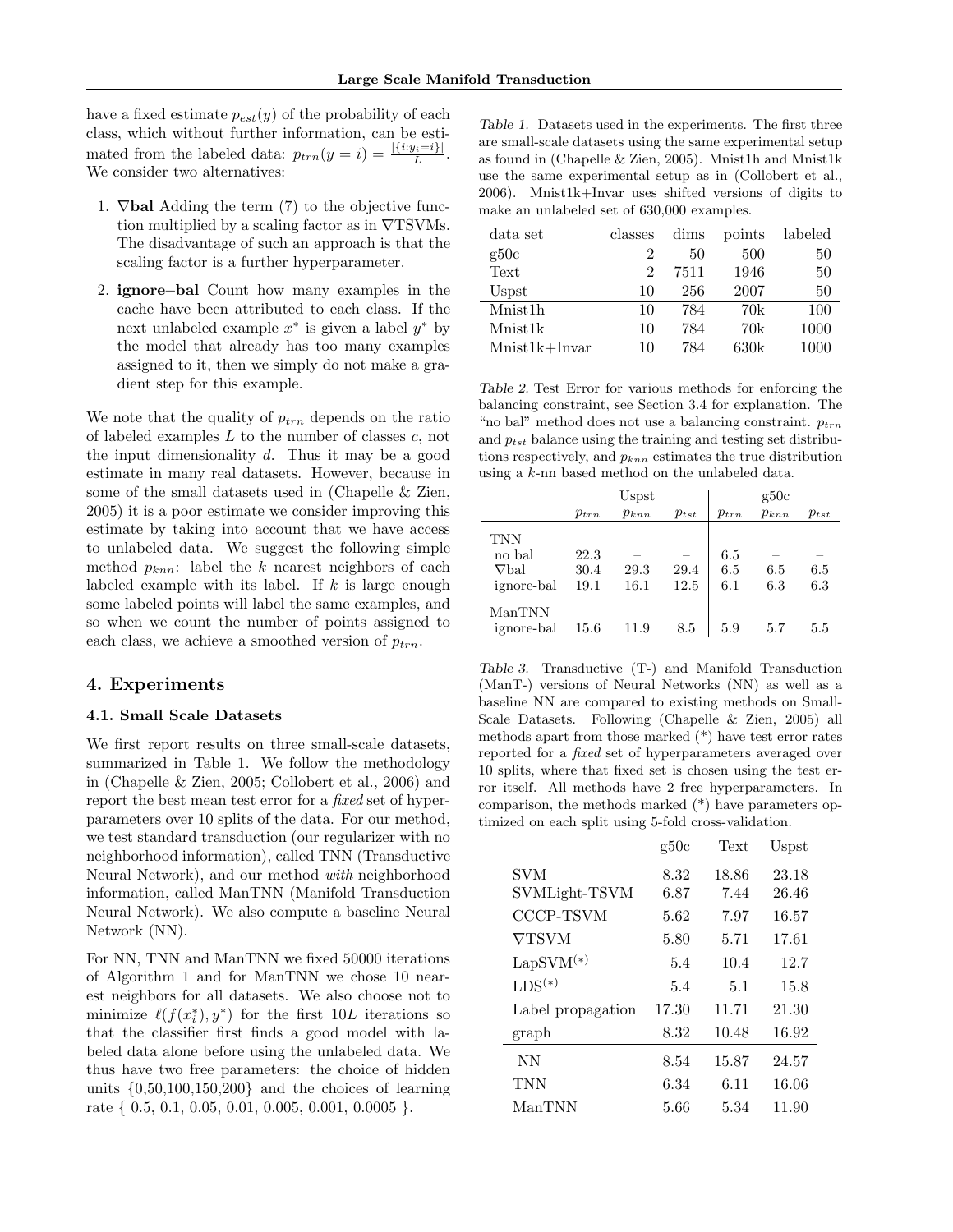Balancing constraint comparison We first compare the balancing constraint methods ∇bal and ignore-bal and three different strategies for computing the class distribution  $p_{trn}$ ,  $p_{knn}$  and  $p_{tst}$  as described in Section 3.4.  $p_{trn}$  measures the training set distribution,  $p_{knn}$  estimates the unlabeled set distribution (which is what we are really interested in) by using a k-nn like method, and  $p_{tst}$  is the true distribution of the unlabeled data, which is inaccessible in a real situation. A comparison on two of the datasets is given in Figure 2 (results are similar for "text").

We could not get ∇bal to work well in an online situation whereas the simple ignore-bal heuristic gives good results. Due to the small dataset size the difference in test error between using  $p_{tst}$  and  $p_{trn}$  is actually quite large. Using  $p_{knn}$  seems to be a better estimate than  $p_{trn}$ . We therefore adopt ignore-bal and the  $p_{knn}$ method in the following experiments.

Comparison with other methods We compare TNN and ManTNN to several TSVM implementations as well as label propagation, graph, LapSVM and LDS on the small scale datasets. The results given in Table 3 show that both TNN and ManTNN are competitive with existing approaches, and ManTNN, which includes the manifold-based transductive regularizer, outperforms TNN, which uses transduction alone.

### 4.2. Large Scale Dataset: MNIST

We then compared our method to SVMs and TSVMs on a "semi-supervised version" of the MNIST digit database, following (Collobert et al., 2006), using either 100 or 1000 labeled examples and 70000 unlabeled examples, and a validation set of 1000 examples for choosing parameters. Error rates are measured on the MNIST test set.

We used a two-layer neural network as before (baseline NN, TNN, ManTNN), choosing from the same set of hidden units and learning rates. We use the validation set as a stopping criteria for Algorithm 1.

We also applied convolutional networks (CNNs), and transductive versions of them, to this task. We chose an architecture similar to (LeCun et al., 1998). There are 6 layers. The first is six 3x3 spatial convolutions (outputting 26x26x6 features to the next layer). The second is six spatial 2x2 spatial subsamplings (outputting 13x13x6 features). The third is sixteen 4x4 spatial convolutions (outputting 10x10x16 features). The fourth is sixteen 2x2 spatial subsamplings (giving 5x5x16 features). The fifth is fifty 5x5 spatial convolutions (giving 1x1x50 features). This is followed by a standard fully connected layer with  $n$  hidden units

Table 4. Results on Large-Scale Datasets: MNIST with 100 or 1000 labels and 70,000 unlabeled examples. Test Error is reported for Transductive (T-) and Manifold Transduction (ManT-) versions of Neural Networks (NN) and convolutional networks (CNN), and compared to SVMs and TSVMs. *ManTCNN*  $(p_{tst})$  uses the test distribution as the balancing constraint, which if this information were available, would give improved performance.

|             | Mnist1h  | Mnist1k |
|-------------|----------|---------|
| <b>SVM</b>  | 23.44    | 7.77    |
| CCCP-TSVM   | 16.81    | 5.38    |
| <b>NN</b>   | 25.81    | 10.70   |
| <b>TNN</b>  | 18.02    | 6.66    |
| ManTNN      | 7.30     | 2.88    |
| <b>CNN</b>  | 22.98    | 6.45    |
| <b>TCNN</b> | 13.01    | 3.50    |
| ManTCNN     | $6.65\,$ | 2.15    |
| ManTCNN     | 1.96     | 1.87    |



Figure 1. Test error versus training times for the TNN and ManTNN algorithms on Mnist (100 or 1000 labeled examples, 70000 unlabeled examples). These results compare favourably with the time to train the fastest TSVM algorithm (Collobert et al., 2006) which took 41.9 hours on the same machine.

(chosen as in the two-layer net), followed by a linear layer yielding the final 10 outputs (class predictions). CNNs encode prior knowledge about spatial features within the image, which should give improved accuracy over a standard NN.

The results are given in Table 4. The baseline NN performs slightly worse than SVM, but CNNs perform slightly better. Applying transduction, TNN is slightly worse than TSVMs, but TCNN is slightly better. Manifold Transduction outperforms all these methods, with ManTNN and ManTCNN performing almost as well as each other. The last row in the table shows ManTCNN trained with the true balancing constraint (knowing the test distribution). It appears that for only 100 labeled examples knowing this distribution could make results even better, although with 1000 labeled examples this is less important.